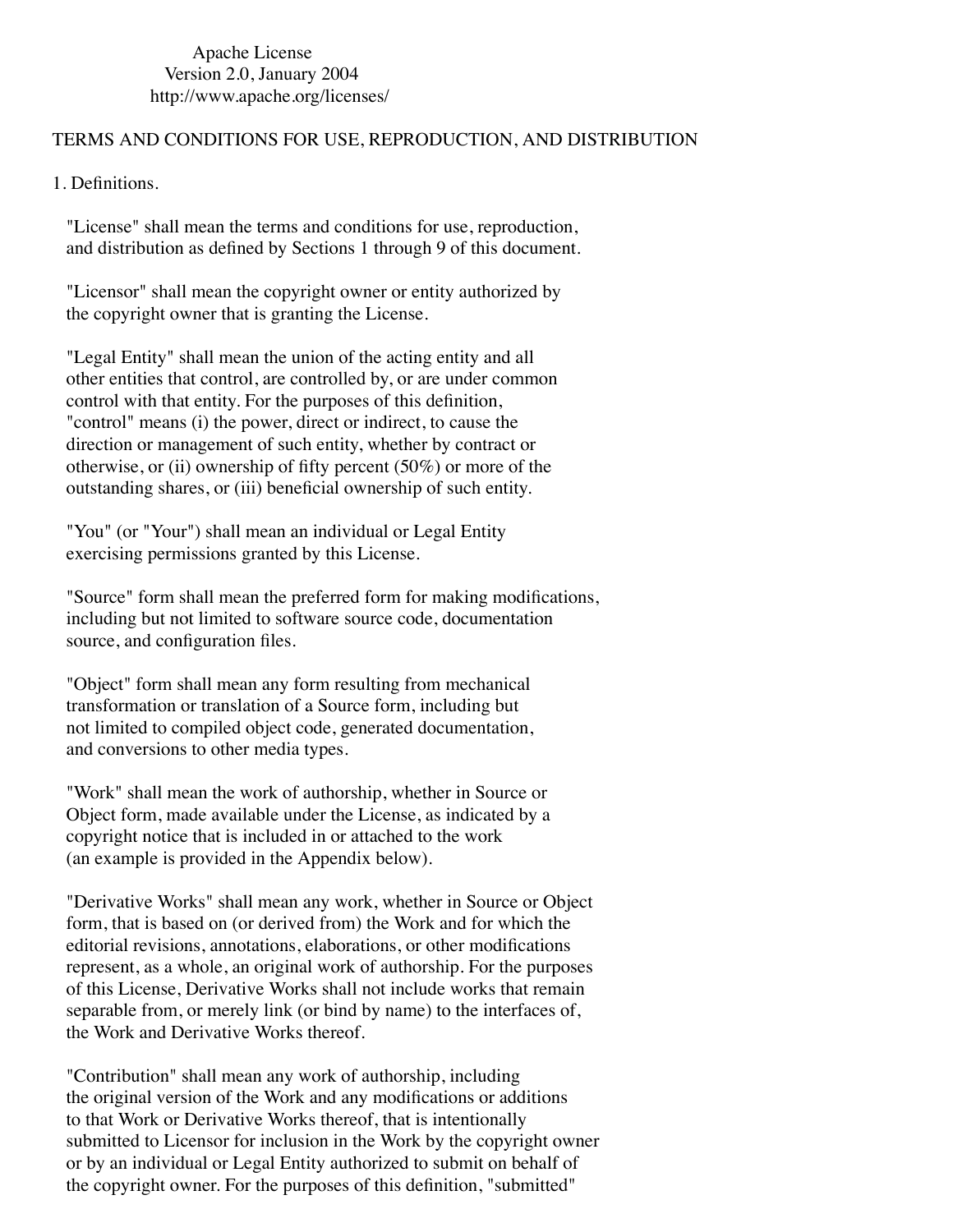means any form of electronic, verbal, or written communication sent to the Licensor or its representatives, including but not limited to communication on electronic mailing lists, source code control systems, and issue tracking systems that are managed by, or on behalf of, the Licensor for the purpose of discussing and improving the Work, but excluding communication that is conspicuously marked or otherwise designated in writing by the copyright owner as "Not a Contribution."

 "Contributor" shall mean Licensor and any individual or Legal Entity on behalf of whom a Contribution has been received by Licensor and subsequently incorporated within the Work.

- 2. Grant of Copyright License. Subject to the terms and conditions of this License, each Contributor hereby grants to You a perpetual, worldwide, non-exclusive, no-charge, royalty-free, irrevocable copyright license to reproduce, prepare Derivative Works of, publicly display, publicly perform, sublicense, and distribute the Work and such Derivative Works in Source or Object form.
- 3. Grant of Patent License. Subject to the terms and conditions of this License, each Contributor hereby grants to You a perpetual, worldwide, non-exclusive, no-charge, royalty-free, irrevocable (except as stated in this section) patent license to make, have made, use, offer to sell, sell, import, and otherwise transfer the Work, where such license applies only to those patent claims licensable by such Contributor that are necessarily infringed by their Contribution(s) alone or by combination of their Contribution(s) with the Work to which such Contribution(s) was submitted. If You institute patent litigation against any entity (including a cross-claim or counterclaim in a lawsuit) alleging that the Work or a Contribution incorporated within the Work constitutes direct or contributory patent infringement, then any patent licenses granted to You under this License for that Work shall terminate as of the date such litigation is filed.
- 4. Redistribution. You may reproduce and distribute copies of the Work or Derivative Works thereof in any medium, with or without modifications, and in Source or Object form, provided that You meet the following conditions:
	- (a) You must give any other recipients of the Work or Derivative Works a copy of this License; and
	- (b) You must cause any modified files to carry prominent notices stating that You changed the files; and
	- (c) You must retain, in the Source form of any Derivative Works that You distribute, all copyright, patent, trademark, and attribution notices from the Source form of the Work, excluding those notices that do not pertain to any part of the Derivative Works; and
	- (d) If the Work includes a "NOTICE" text file as part of its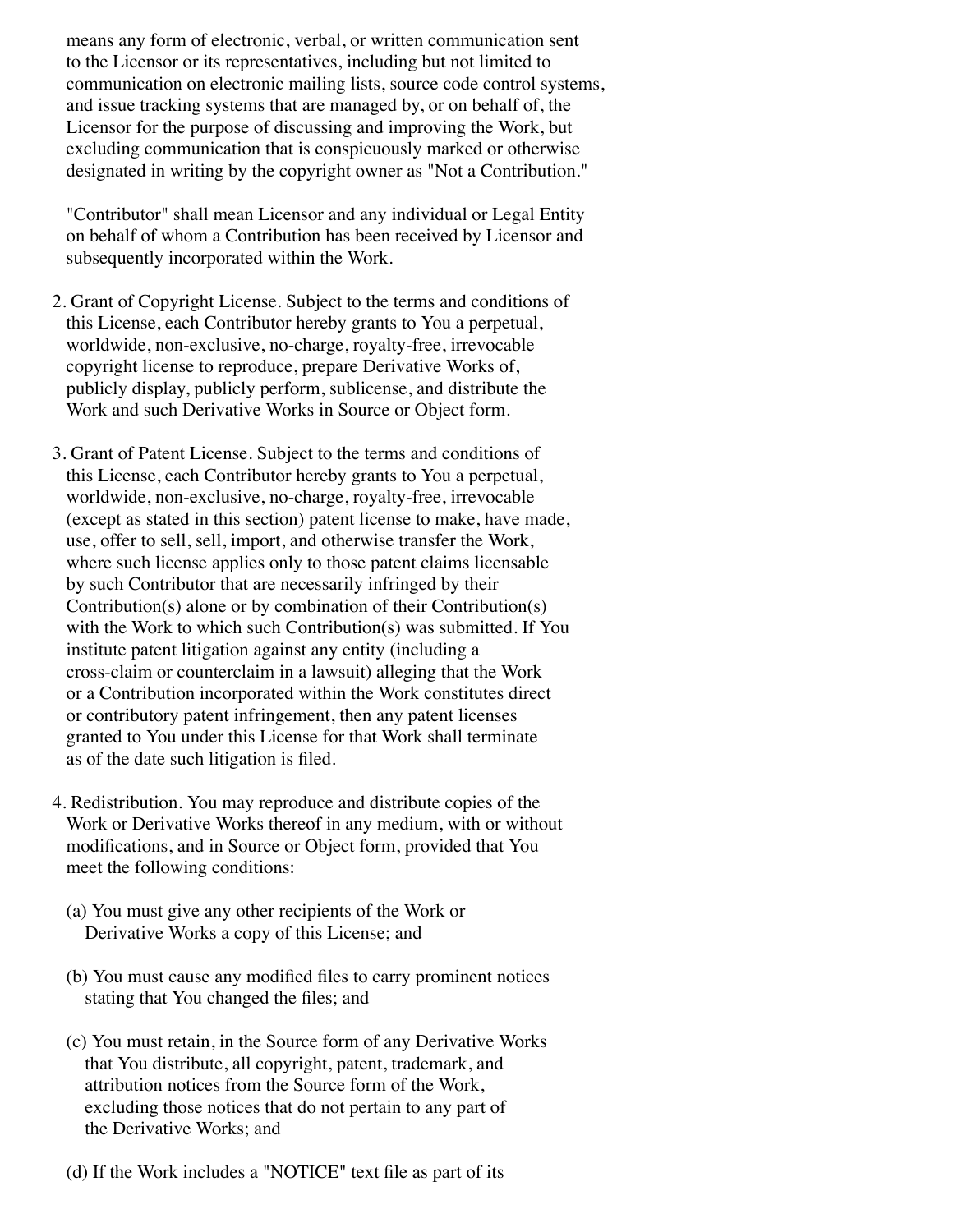distribution, then any Derivative Works that You distribute must include a readable copy of the attribution notices contained within such NOTICE file, excluding those notices that do not pertain to any part of the Derivative Works, in at least one of the following places: within a NOTICE text file distributed as part of the Derivative Works; within the Source form or documentation, if provided along with the Derivative Works; or, within a display generated by the Derivative Works, if and wherever such third-party notices normally appear. The contents of the NOTICE file are for informational purposes only and do not modify the License. You may add Your own attribution notices within Derivative Works that You distribute, alongside or as an addendum to the NOTICE text from the Work, provided that such additional attribution notices cannot be construed as modifying the License.

 You may add Your own copyright statement to Your modifications and may provide additional or different license terms and conditions for use, reproduction, or distribution of Your modifications, or for any such Derivative Works as a whole, provided Your use, reproduction, and distribution of the Work otherwise complies with the conditions stated in this License.

- 5. Submission of Contributions. Unless You explicitly state otherwise, any Contribution intentionally submitted for inclusion in the Work by You to the Licensor shall be under the terms and conditions of this License, without any additional terms or conditions. Notwithstanding the above, nothing herein shall supersede or modify the terms of any separate license agreement you may have executed with Licensor regarding such Contributions.
- 6. Trademarks. This License does not grant permission to use the trade names, trademarks, service marks, or product names of the Licensor, except as required for reasonable and customary use in describing the origin of the Work and reproducing the content of the NOTICE file.
- 7. Disclaimer of Warranty. Unless required by applicable law or agreed to in writing, Licensor provides the Work (and each Contributor provides its Contributions) on an "AS IS" BASIS, WITHOUT WARRANTIES OR CONDITIONS OF ANY KIND, either express or implied, including, without limitation, any warranties or conditions of TITLE, NON-INFRINGEMENT, MERCHANTABILITY, or FITNESS FOR A PARTICULAR PURPOSE. You are solely responsible for determining the appropriateness of using or redistributing the Work and assume any risks associated with Your exercise of permissions under this License.
- 8. Limitation of Liability. In no event and under no legal theory, whether in tort (including negligence), contract, or otherwise, unless required by applicable law (such as deliberate and grossly negligent acts) or agreed to in writing, shall any Contributor be liable to You for damages, including any direct, indirect, special, incidental, or consequential damages of any character arising as a result of this License or out of the use or inability to use the